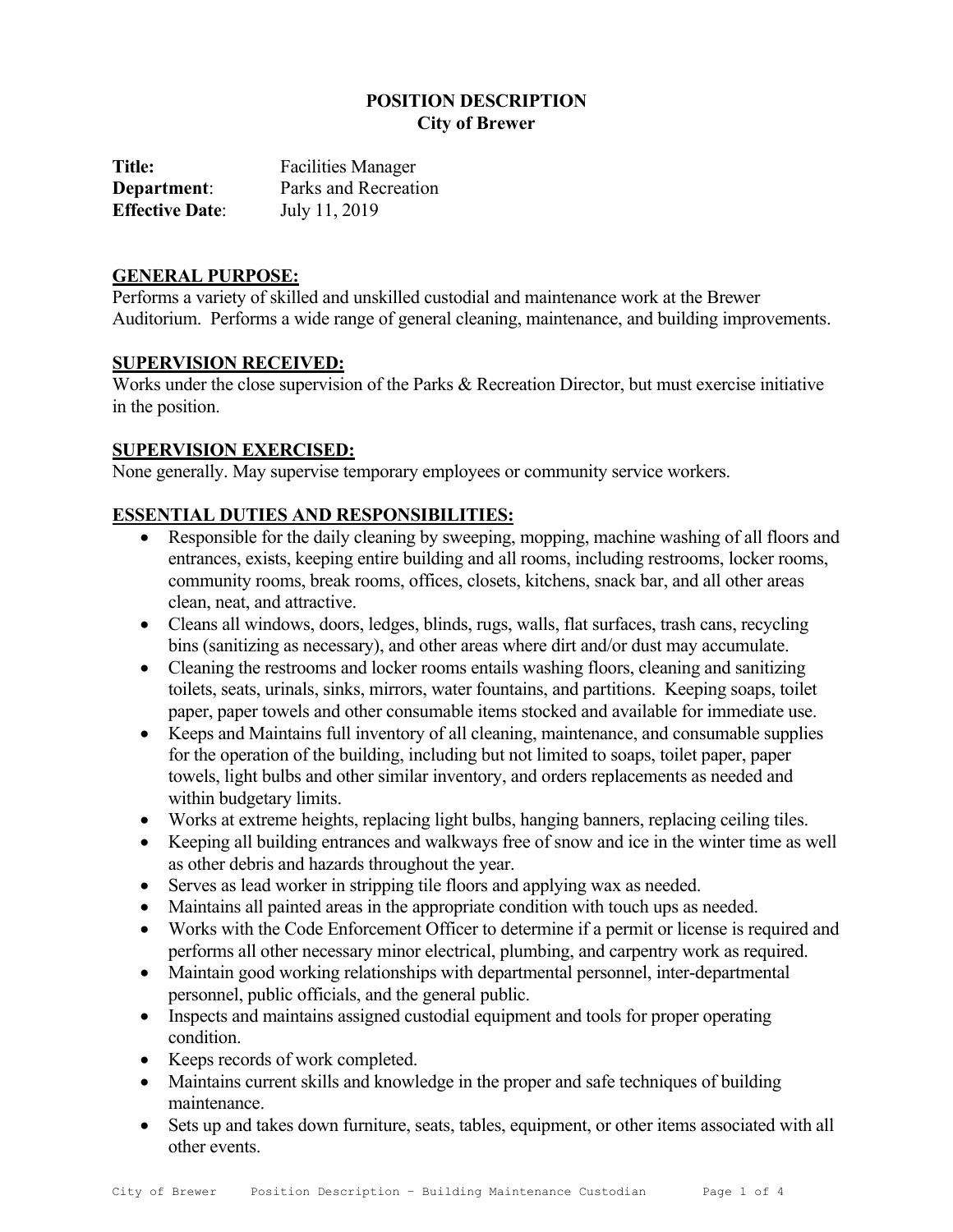## **PERIPHERAL DUTIES:**

- May serve on various employee committees, as required and assigned.
- Picks up litter from around buildings and grounds.
- Opens and closes, locks and unlocks facilities as needed.

## **DESIRED MINIMUM QUALIFICATIONS:**

### **Education and Experience:**

(A) High School Diploma or equivalent required. Experience in janitorial or related work involving a variety of cleaning and maintenance tasks.

#### **Necessary Knowledge, Skills and Abilities:**

(A) Working knowledge of equipment, materials and supplies used in building and grounds maintenance; Working knowledge of equipment and supplies used to do minor repairs; Some knowledge of first aid and applicable safety precautions;

(B) Skill in operation of listed tools and equipment.

(C) Ability to work independently and to complete daily activities according to work schedule; Ability to lift heavy objects, walk and stand for long periods of time; Ability to communicate orally and in writing; Ability to use equipment and tools properly and safely; Ability to understand and follow written and oral instructions; Ability to establish effective working relationships.

### **SPECIAL REQUIREMENTS:**

Valid state of Maine driver's license.

## **TOOLS AND EQUIPMENT USED:**

Floor buffers, automatic floor washer, steam cleaners, carpet cleaners, washers, vacuum, mops, broom, dusting equipment.

### **PHYSICAL DEMANDS:**

The physical demands described here are representative of those that must be met by an employee to successfully perform the essential functions of this job. Reasonable accommodations may be made to enable individuals with disabilities to perform the essential functions.

While performing the duties of this job, the employee is regularly required to reach with hands and arms. The employee frequently is required to stand; walk; and use hands to finger, handle, feel or operate objects, tools, or controls. The employee is occasionally required to sit; climb or balance; stoop, kneel, crouch, or crawl; and talk or hear.

The employee must frequently lift and/or move up to 50 pounds and occasionally lift and/or move more than 100 pounds. Specific vision abilities required by this job include close vision, and the ability to adjust focus.

### **WORK ENVIRONMENT:**

The work environment characteristics described here are representative of those an employee encounters while performing the essential functions of this job. Reasonable accommodations may be made to enable individuals with disabilities to perform the essential functions.

While performing the duties of this job, the employee occasionally works near moving mechanical